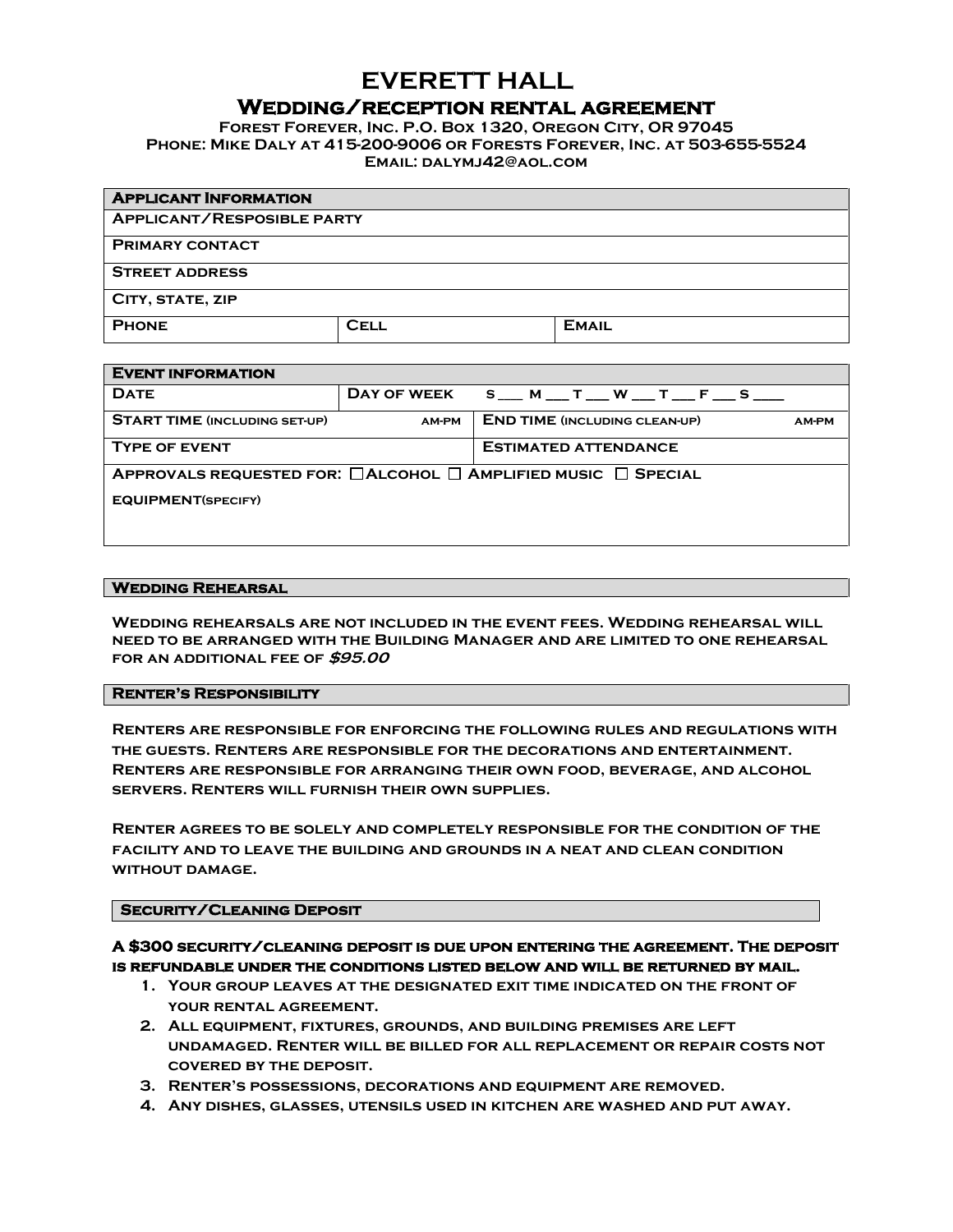#### **Indemnify**

**Renter assumes full responsibility for its event and assumes full responsibility for bodily injury or physical damages to persons or property arising out of or related to this event.**

**Renter agrees to release, indemnify and hold Forest Forever, Inc., and its staff and agents, harmless from any and all losses, costs, claims, and damages resulting from the use of Everett Hall and the Hopkins Demonstration Forest.**

#### **Children**

**Children are to be supervised at all time and are not allowed to be on the Hopkins Demonstration Forest property without an adult.**

#### **Smoking**

**Everett Hall is a non-smoking facility. Smoking is permitted in designated areas outside the building. A receptacle for cigarette and cigars is provided.**

#### **Decorations**

**Rice and birdseed are not allowed indoors or outdoors at Hopkins. Please use removable blue painter's tape when hanging indoor decorations. Tacks and nails are not allowed on the walls. Candles may be used on tables located in Building** 

#### **Lost or Stolen Property**

**Forest Forever and the Hopkins Demonstration Forest are NOT responsible for lost or stolen property.**

### **Cancellations**

**All cancellations must be in writing. If received within less than (90) days of the event date, no refund will be issued.**

#### **Insurance**

**Renter agrees to maintain liability insurance which provides direct and primary coverage for claims of any kind arising out of applicant's use of premises. Evidence of appropriate insurance, in the form of a Certificate of Insurance, shall be provided to Forest Forever prior to any use of the facilities. Such insurance shall include 1) appropriate alcoholic beverage liability coverage. 2) Provide not less than \$500,000 of insurance for any one occurrence. 3) Lists Forests Forever, Inc. as an additional insured under the policy.**

**Wedding & Reception Pricing Information - Prices effective 06-01-2022** 

#### **June through September**

|                            | <b>6 HOUR PERIOD</b> | <b>10 HOUR PERIOD</b> |  |  |
|----------------------------|----------------------|-----------------------|--|--|
| <b>MONDAY - THURSDAY</b>   | \$1,150              | \$1.320               |  |  |
| <b>FRIDAY &amp; SUNDAY</b> | \$1,490              | \$1,650               |  |  |
| <b>SATURDAY</b>            | \$1,820              | \$2,100               |  |  |

#### **October through May**

|                            | <b>6 HOUR PERIOD</b> | <b>10 HOUR PERIOD</b> |  |  |
|----------------------------|----------------------|-----------------------|--|--|
| <b>MONDAY - THURSDAY</b>   | \$1,000              | \$1.270               |  |  |
| <b>FRIDAY &amp; SUNDAY</b> | \$1.320              | \$1.440               |  |  |
| <b>SATURDAY</b>            | \$1,490              | \$1,650               |  |  |

 **\* All pricing includes room set-up and tear down of tables and chairs**